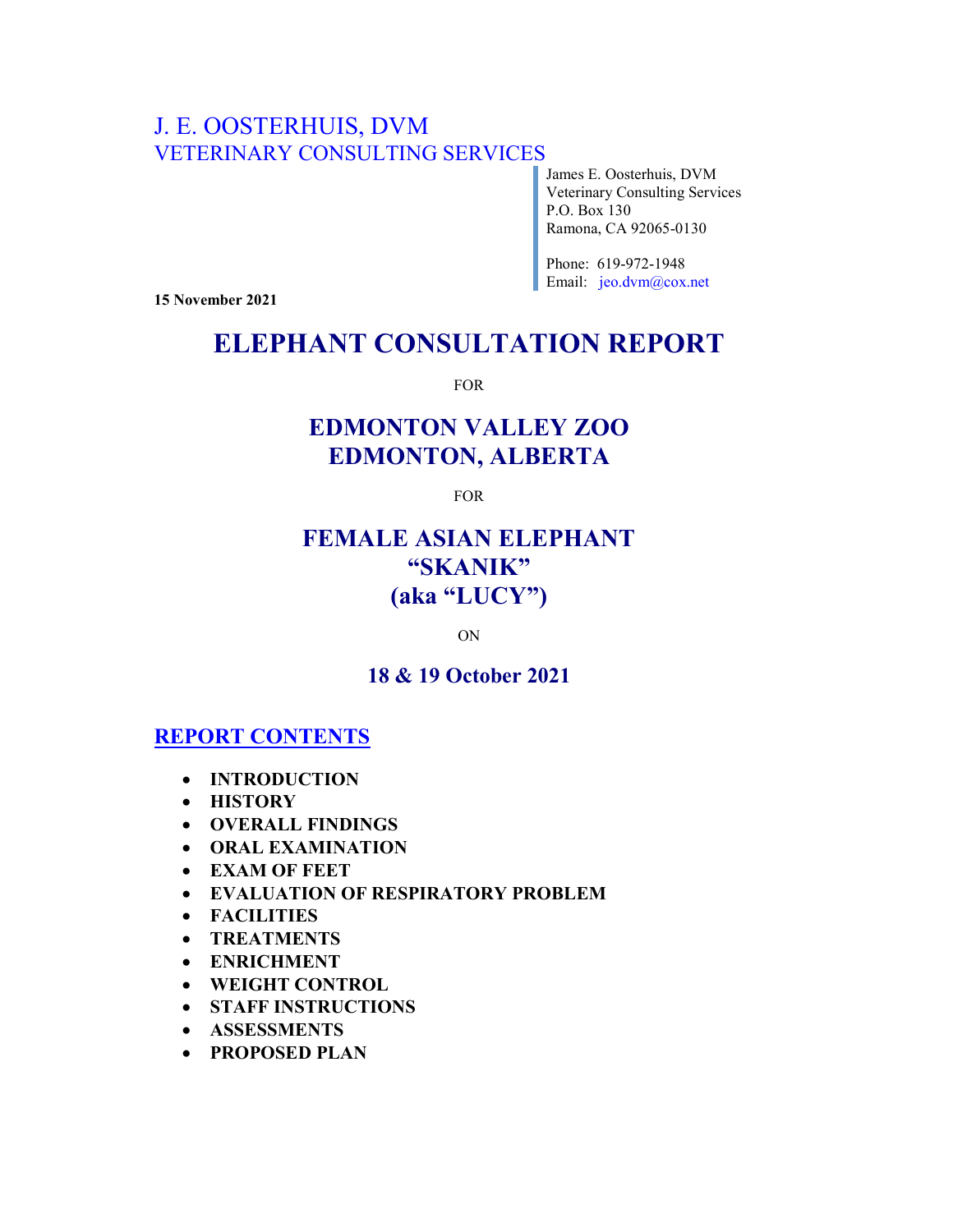#### Introduction:

I examined Lucy at the Edmonton Valley Zoo in Edmonton, Alberta, Canada on 18 and 19 October 2021. Present for the examination was Dr. Marie-Josee Limoges, Edmonton Valley Zoo's Veterinarian and the Elephant Care Staff. Also present was an Elephant Care and Management Specialist. This was my  $12<sup>th</sup>$ examination of Skanik, a 46 year old, female Asian Elephant, who is also known as Lucy, since my first exam of her in 2002.

 In July of 2002 the Zoo asked me to examine her and to evaluate the problems that she was having with her feet and to develop an action plan for her—which they followed and she returned to good health.

Then in September of 2009 I was asked to assess her overall health and to help them evaluate her respiratory problem that had developed and to examine a retained, deformed molar tooth.

In January of 2011 I was asked to be present for another exam of Lucy's respiratory issues and to attempt to collect diagnostic samples.

My last exam of Lucy was done approximately 24 months ago on 19 September 2019.

This report is my written evaluation of her current condition as found by my exam done on the  $18<sup>th</sup>$ and  $19<sup>th</sup>$  of October 2021 and my recommendations for a continuing management plan for her.

#### History:

Lucy has lived at the Valley Zoo in Edmonton, Alberta for 44 years. She came to the Zoo as a two year old orphan.

In 2002 when I first saw her, she had foot problems that were solved by changing their foot care program, adjusting her daily husbandry, increasing her exercise schedule and reducing her weight.

In 2009 I was asked to come to Edmonton to evaluate her for an abnormal molar tooth and a respiratory problem. The abnormal tooth had been shed by the time I arrived. At that time she was exercise intolerant to the point that she would have to breathe thru her mouth in order to catch her breath after a short walk. And when we explored her trunk with a 3 meter endoscope we discovered a narrowing of the nasal passages at the extent of the scope. A cause for the constrictions could not be determined because our view was obstructed by thick white exudate. It could not be determined if the tooth had any association with her respiratory problem. We determined at that time that her respiratory problem precluded her from being placed under any type of stressful situations, such as trying to move her to a different facility.

Since her respiratory difficulties continued, I was asked to be present for another exam by Dr. Milton Ness (former Edmonton Valley Zoo Veterinarian) and Dr. Jack Ingram (consulting Equine Veterinarian) on 31 January 2011. This exam revealed that her nasal constrictions continued, but the inflammatory process had diminished due to the treatment protocol that Dr. Ness had instituted.

In 2015, the Zoo requested that I come to Edmonton twice, once in the winter and once in the summer, to examine Lucy and to examine her condition in both cold and warm conditions and to evaluate her facilities and the staff's management plan for her. Since then, I have examined Lucy each year, except for 2020, which was cancelled due to the COVID epidemic.

#### 18& 19 October 2021 Overall Findings:

Lucy, as in past exams, is still a calm, gentle elephant that is managed in a "free contact" system. She is in good over-all body condition thanks to the Elephant Care Staff's diligence in following the current plan for her. She is at a weight that has increased a bit since last year, but still has good flexibility as evidenced by her ability to get up and down with minimal effort. She still has some stiffness in her right carpus and left shoulder. Unfortunately, she still has a severe constriction of her nasal passages that affects her ability to breathe properly. The white exudate that was seen in 2009 continues to be present. As before, she mainly breathes thru her mouth, not her trunk, and if she walks too fast during her daily exercise, she has to stop and resort to extreme open mouth breathing to restore her oxygen deficit. Elephants are obligatory nasal breathers, so to see an elephant breathe through her mouth is quite alarming. Simply walking her around elicited the exaggerated open mouth breathing. She also has continued dental issues.

Current issues also include: occasional vaginal discharge with odor & occasional blood (possible uterine leiomyomas); occasional signs of colic—stretching, yawning, rubbing abdomen; sleeping more—even on her left side, which is unusual, since she has previously favored sleeping on her right side.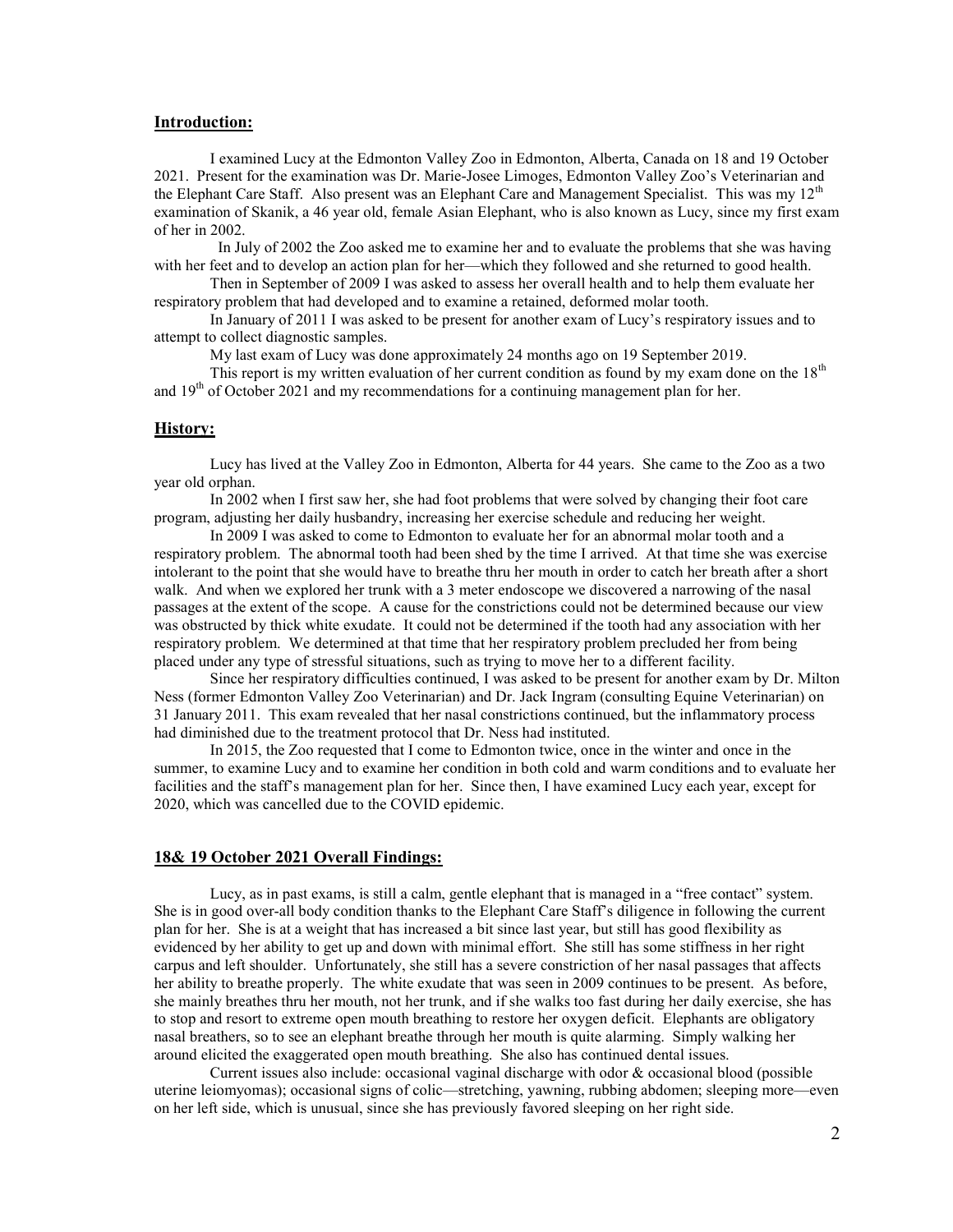#### Oral Examination:

On oral exam, she was noted to have a continuing deformity of both upper and lower molars. On this exam, the lower molars were not visualized. The right lower retained, deformed molar was shed in 2018, thanks to the efforts of the keepers. Now the left lower deformed molar is in a similar situation. Both upper molars are abnormal in position and wear surfaces and appear to be static since they have not advanced since the anterior upper molars were shed, and in fact may be her final set of upper molars. The left upper molar now has a 90 degree twist.

#### Exam of Feet:

Examination of Lucy's feet reveals that she has had attentive care, as evidenced by her clean nails and the nice, well cared for cuticles. The staff should be commended for their efforts. She has a soft spot at the pad/nail junction on nail #2 of her left front foot.

#### Evaluation of Lucy's Respiratory Problem:

It appears at this time that the majority of Lucy's breathing occurs thru her mouth rather than her trunk. As in the past examinations of Lucy, after a short walk, she has to stop walking in order to "catch her breath". Elephants, being obligatory nasal breathers, should never have to breathe through their mouths. This indicates that she continues to have a constriction in her nasal passages, and the nasal discharge continues.

#### Facilities:

Lucy's outside area consists of a large grass exhibit yard with a sand pile for resting, a pole structure, and shaded areas. She also has numerous exhibit enrichment items in her outside yard.

As part of the Plan for Lucy to increase her ability for exercise in the winter time, the Zoo built a 5,000 square foot heated building with a soft sand substrate several years ago. It continues to function well and is a great addition to the overall husbandry care of Lucy.

She will also go on daily walks in the Zoo with her keepers, weather permitting. The inside exhibit areas that are for public viewing, have a thick rubberized surface in the main viewing area and sand in the other areas. .

#### Treatments:

Dr. Limoges currently has Lucy on a neutraceutical for her joint issues. Lucy also gets acetaminophen and/or an NSAID as needed when she appears to have a painful episode. She is also being treated with physiotherapy and exercise for her stiff left shoulder and right carpus. And they have continued her program of daily exercise for her overall general health.

I administered no medications during my inspection.

## Enrichment:

As a solitary animal, the Elephant Staff have developed a program of enrichment for Lucy in lieu of another animal for her company. This includes the Keepers acting as her "herd mates", providing physical items, as well as mental stimulation as part of her husbandry program. The keepers have even developed a game of "hide and seek" with Lucy, that stimulates her to "run to find" her keeper.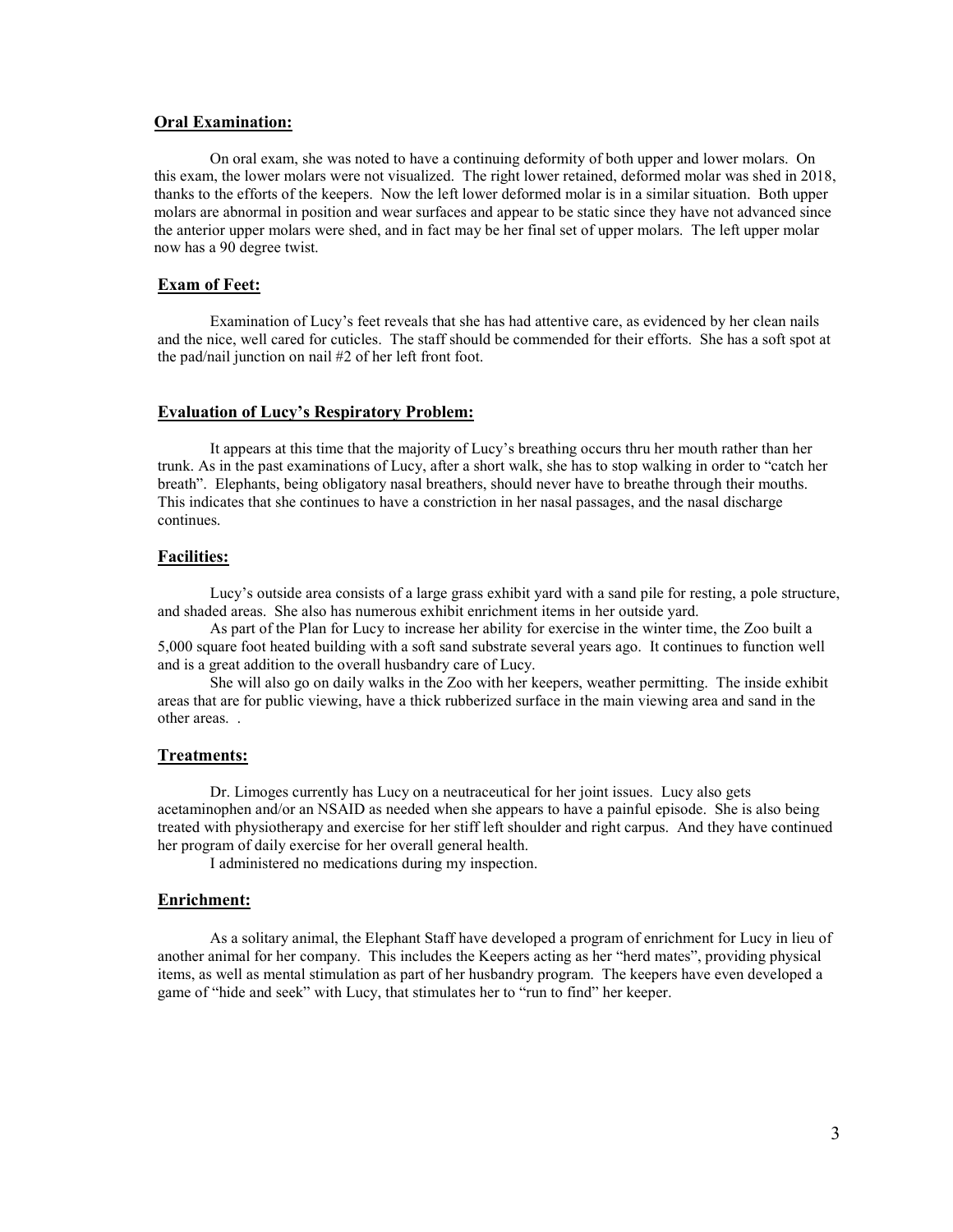#### Weight Control:

On this examination, it is noted that Lucy's weight is still up a bit, with her current weight listed at 4,090 kg (9,000 lbs.). Even though she doesn't look over weight, the scales tell the story, so the Elephant Care Staff will continue to concentrate on trying to reduce her weight. Keeping her weight down and continuing her Exercise Program, will help her to tolerate her respiratory problem. Reducing her weight will be the challenge for the Staff and will require strict adherence to her prescribed diet and frequent weights. Her good body condition is evidenced by comparing photos of her taken nineteen years ago in July of 2002 during my first exam and how she looked in 2019.



Lucy: 2002 vs 2019

## Staff Instructions:

In my instructions to Staff, I reinforced the importance of movement, exercise and weight control in order for Lucy to better deal with her respiratory problem and any arthritic conditions that are present or may develop in the future. Feeding the prescribed diet is imperative, i.e. no food items that aren't on the approved diet list. She should continue to get tree branches to chew on and play with in order to see if we can get the potentially impacted left lower and left upper molars to loosen and exfoliate, like the right lower molar. I emphasized my concern for her dental issues. They will also continue to train her for trunk endosopy without sedation and to commence training her for vaginal and rectal examinations in order to evaluate her for uterine pathology.

I commend the Elephant Care Staff on their dedication to give Lucy the best possible care that they can—both physical and mental. The Assessment section and the Proposed Plan section will detail my suggestions for the future.

## Assessments:

- Lucy's good nature and the ability of the handlers to work closely with her, continues to be the key to her ability to handle her respiratory condition.
- Short of bringing in another elephant or some other animal, the staff has maintained their status as Lucy's "herd" members.
- I did not observe any abnormal behaviors or signs of being stressed. The only time that she seems stressed is when she walks too fast and can't catch her breath due to her respiratory problem.
- Her respiratory problem continues to be serious. The continual presence of the exudate seen is problematic. Unfortunately, her current respiratory difficulties when lying down may indicate that her nasal constrictions are getting worse.
- Due to her breathing problems, stress or excessive exercise needs to be minimized. At the same time, her controlled exercise program must be continued.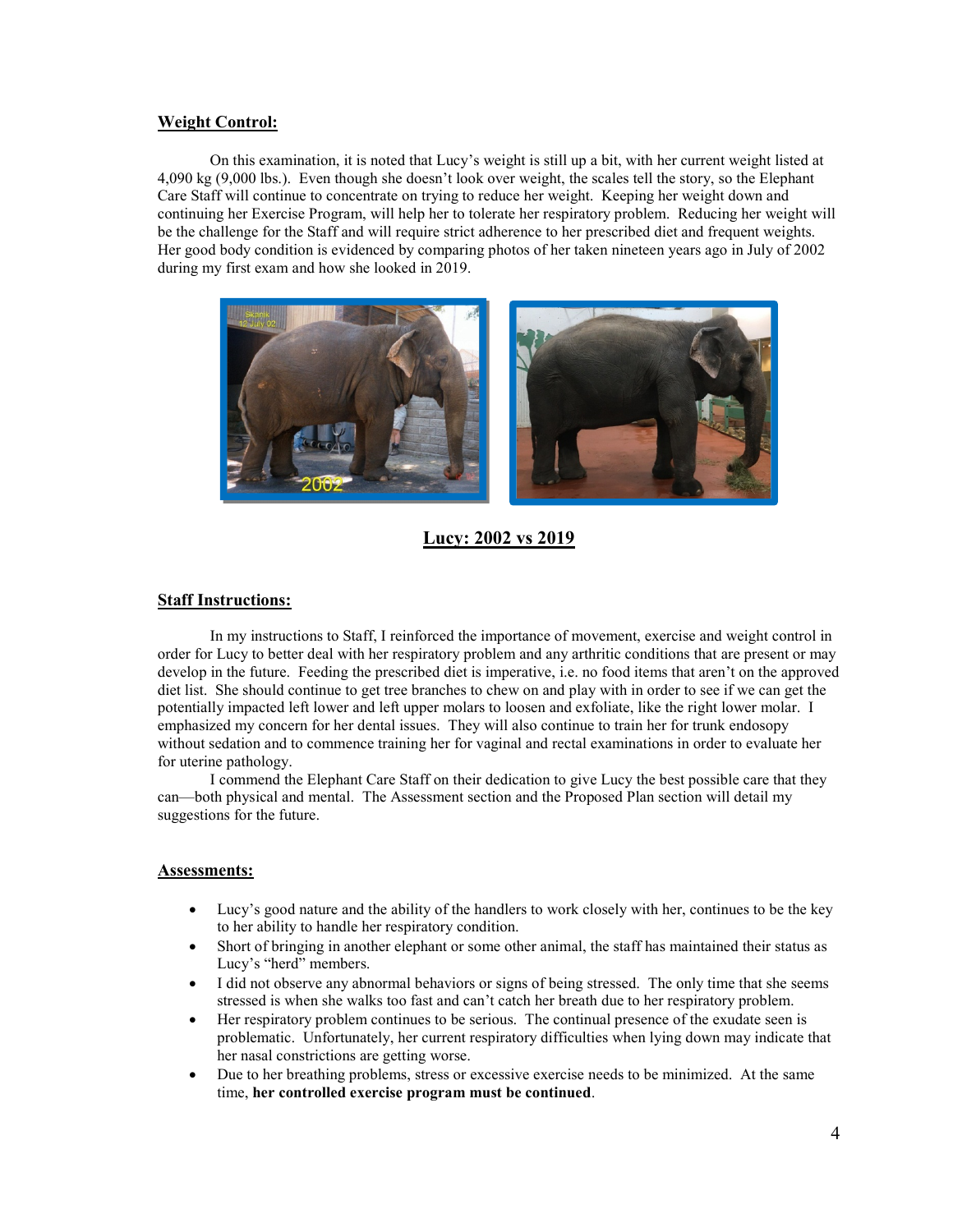- Lucy's weight has increased a bit and should be reduced over the next 12 months if possible, however, considering her age, her metabolism is probably slowing down, so weight reduction will be problematic.
- The keepers are taking good care of Lucy's feet with their current foot care program. Currently, her feet are in good shape. Her past nail defects will probably recur in the future, despite the efforts by the Staff, as they do in many older Asian elephants, and quite probably will never completely disappear.
- Lucy's upper molars are deformed with abnormal wear surfaces, especially the left upper molar, which has rotated 90 degrees. Both incoming lower molars were impacted and were starting to deform due to retained anterior lower molars. The keepers were able to get the lower right impacted molar out in 2018, just before we were going to perform an anesthetic procedure to remove the molar surgically. The left lower molar continues to be retained, which may result in the need for an anesthetic procedure in order to remove it, which would allow the incoming molar to advance normally. Her dental issues are an issue that needs to be addressed with Staff.
- As difficult and risky as it may be, due to her respiratory problem, we may have to consider an anesthetic procedure in the near future to surgically remove the retained lower left molar and and possibly the upper left molar. However, she still is able to masticate her food well as evidenced by normal fecal boluses.
- The padding over the concrete floor of the indoor facilities continues to greatly reduce the abnormal pressures on Lucy's feet in the winter months. The sand area has worked out well, also.
- Overall, Lucy appears to be calm and well-adjusted in her current situation and is in good general condition for a 46 year old female Asian elephant, thanks to the care she gets from the Edmonton Valley Zoo Veterinary and Elephant staff.
- Her respiratory problem continues to be a severe problem that precludes placing her in any stressful situations, such as trying to move her to a different facility. She appears to be comfortable in her current surroundings, and is well cared for by her care takers.

## Proposed Plan:

## Respiratory Problem:

- o Continue to treat this as a medical problem, for now.
- o Continue periodic courses of antibiotics and anti-inflammatories as necessary to control the nasal exudate.
- o Consider repeating the trunk endoscopic exam, under standing sedation, or train her to accept the scoping without sedation, every few years, especially if the condition gets worse. o Maintain Lucy at the zoo due to her medical issues.

## Weight Maintenance:

- o Evaluate the current prescribed diet and feeding protocols to see if it can be determined why her weight has crept up recently. If it is due to her metabolism slowing down, maintaining her current weight might be the only option.
- o Continue her exercise program—with care not to over-stress her.

## Foot Care:

- o The Elephant Staff should continue their good foot care practices, paying special attention to the cuticles of her left front foot and the chronic soft spot on nail #2 of that foot.
- o Periodic radiographs of her feet should be taken to monitor any arthritic changes that might develop.

## Exercise:

- o Continue Lucy's exercise program despite her respiratory problem.
- o Be attentive to her need to catch her breath and if she has trouble doing so, discontinue the exercise session.
- Periodic Mild Colic:
	- o Desensitize Lucy to rectal and vaginal palpation, so ultrasound can be done to evaluate her uterus for possible leiomyoma tumors, which can cause pain and colic signs.